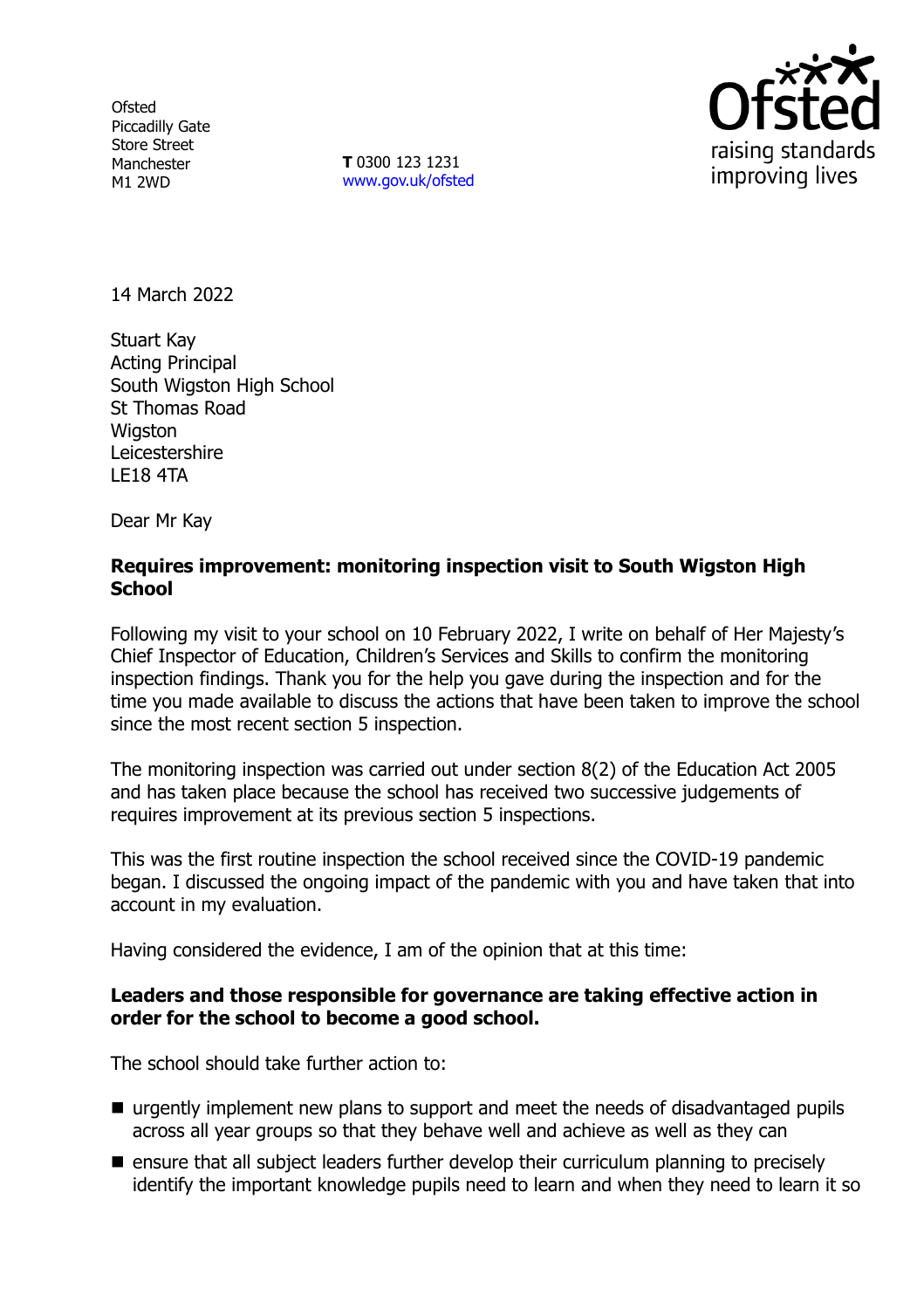

that pupils become more confident in applying their knowledge to the learning activities teachers set.

# **Context**

South Wigston High School is smaller than the average-size secondary school. The proportion of pupils eligible for free school meals is above the national average. The proportion of pupils with special educational needs and/or disabilities (SEND) is similar to the national average. The majority of pupils are of White British heritage.

The school joined the Learning Without Limits Academy Trust in January 2021.

There have been recent changes to the leadership of the school. The previous principal left the school at the end of the autumn term. The trust acted swiftly to secure increased leadership capacity at the school. A new acting principal was appointed at the start of the spring term. An additional acting vice principal has been appointed with responsibility for the academic curriculum. An assistant principal has been seconded from the trust's lead school to oversee developments in improving the quality of teaching. The school has also appointed a new chair of the local governing body.

## **Main findings**

The principal and senior leaders present a cohesive and unified team. Leaders have a clear vision for the school's future success. They are working rapidly to bring about the necessary improvements. Leaders have wasted no time in implementing a revitalised school improvement plan. The principal has redefined leadership roles and responsibilities. Lines of accountability are clear. Leaders' actions are beginning to change the academic and pastoral culture of the school. They are placing pupils' best interests at the heart of their improvement work. They have introduced the 'South Wigston CARES' (courageous, accepting, responsible, employable and successful) attributes to promote high expectations of everyone.

New leaders are realistic. They know that they are on a journey of school improvement. They realise that not everything can be improved immediately. Many of their new improvement plans are at an early stage of development. It is too soon to see their full impact. However, leaders have instilled a renewed sense of optimism about the future of the school. This is an optimism that staff share. They understand leaders' vision. Morale is positive. Relationships between staff and pupils are improving.

Leaders, including all subject leaders, are redeveloping the school's curriculum. They have decided to revert to a three-year key stage 3 curriculum structure. Leaders are reviewing the range of subjects offered at key stage 4. They are working to ensure that option subjects meet the aspirations of pupils. Subject leaders are receiving the support they need to develop subject plans. They are putting into place progressive 'learning journeys' from Years 7 to 11. Although at an early stage of redevelopment, these plans are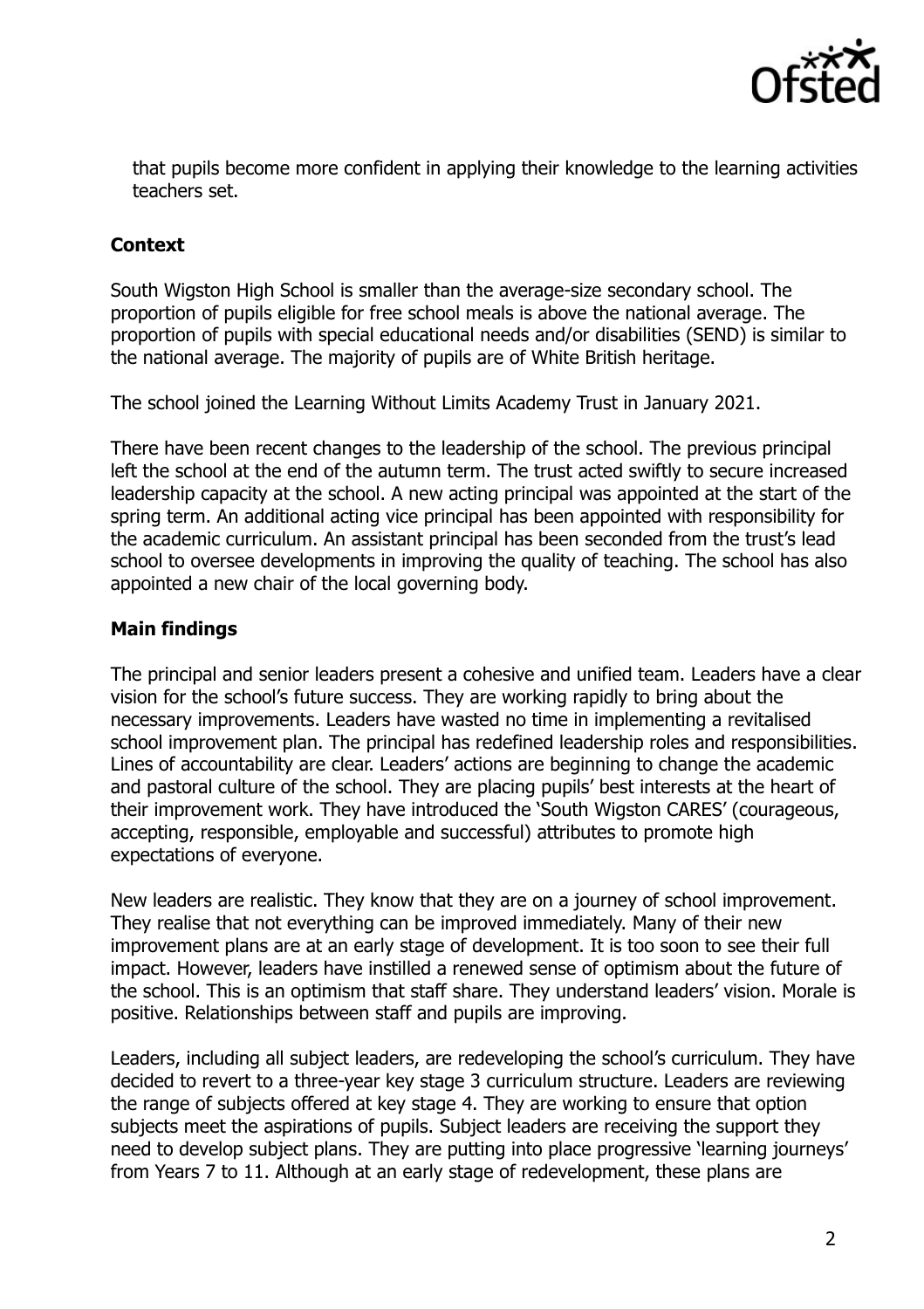

becoming more ambitious. Subject leaders are checking to ensure that their plans meet the requirements of the national curriculum. However, leaders' curriculum planning does not consistently ensure that all teachers know the important knowledge pupils need to learn, nor the order in which it should be taught. Leaders recognise the importance of this development priority.

Leaders' actions are beginning to improve teachers' ability to deliver the curriculum. They have put in place a well-researched training programme. Leaders have introduced the 'three E's' (engagement, excitement and enthusiasm) to improve teachers' planning of lessons. Expectations are higher than they have been in the past. Leaders are checking more regularly to ensure that the staff put the training they receive into practice.

Leaders recognise that recent improvements in teachers' delivery of the curriculum are at an early stage. Some teachers are adapting their teaching more quickly than others. Most teachers use questioning well to check pupils' understanding. In a mathematics lesson I visited, pupils responded enthusiastically to their teacher's questioning about number sequences. They understood the mathematical rules in operation. Pupils told me that they felt well supported. In a physical education lesson, pupils were responsive to their teacher's high expectations of them. They understood how and when they could improve their passing skills in football. However, the delivery of the curriculum is not always consistent. Sometimes, teachers assume pupils' prior knowledge. Sometimes, they set tasks that do not build on what pupils have learned before or prepare for what comes next. When this happens, pupils sometimes leave work unfinished or do not take part as well as they might.

Leaders ensure that all staff know about pupils with SEND. They share key information to help inform teachers' planning. Leaders are improving how they check that these pupils are making progress. However, leaders' actions to improve the achievement of disadvantaged pupils, over time, have been too slow. Leaders have researched new approaches to support these pupils across all year groups in the school. They know that they need to act on these plans swiftly.

Leaders are prioritising pupils who need extra help to support their reading skills. Leaders have recruited new tutors to provide weaker readers with precise help in their use of phonics. Leaders are also developing a whole-school strategy to promote a love of reading. This, too, is at an early stage of development.

Previous inspection reports called on leaders to ensure that staff apply the school's behaviour policy consistently. Leaders are changing the school's approach to nurture an ethos of respectful relationships. They have reorganised pastoral staff to improve checks on pupils' behaviour in lessons. The proportion of pupils removed from lessons is beginning to reduce. Similarly, the proportion of pupils excluded from school is starting to decrease. During my visit, I observed the school environment to be mostly calm and orderly. Most pupils are polite and friendly. Most respond well to instructions. However, I did observe small pockets of boisterous behaviour during lunchtime and between lessons. A small number of pupils displayed low-level disruption in some of the lessons I visited. A